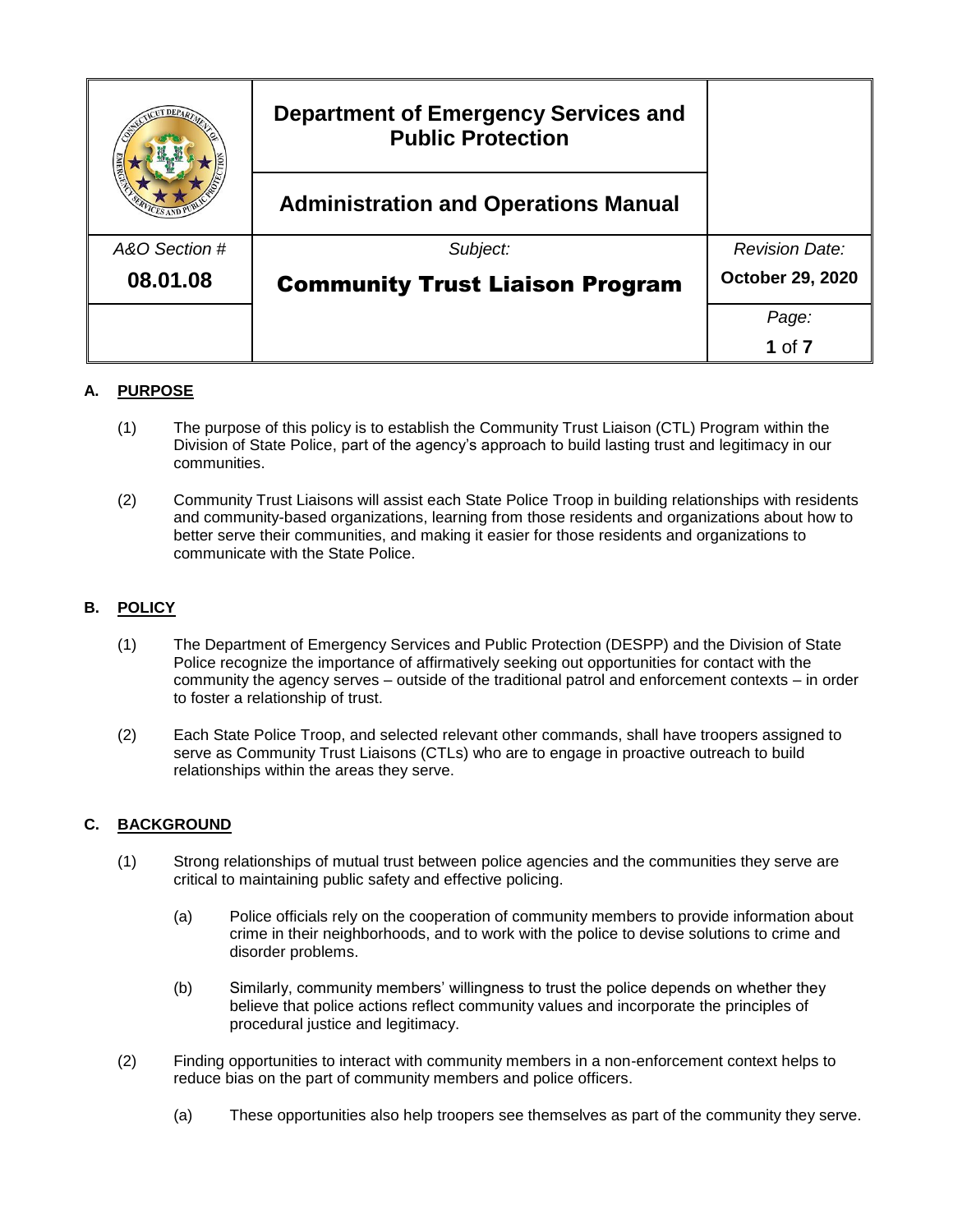#### **D. OBJECTIVE** (CALEA 45.2.1a)

The primary goal of the Community Trust Liaison program is to build genuine relationships centered around trust and understanding, which in turn will result in:

- (1) Greater equity in the delivery of police services;
- (2) Improved quality of life for all communities;
- (3) Empowering members of the community to be involved in problem solving, while working with the police as an ally;
- (4) A greater number of interactions between the public and the police that are not centered around criminal investigation / enforcement / emergency response;
- (5) More effective minority recruiting which will result in a more diverse department;
- (6) Less frequent use of force encounters;
- (7) Increased crime solving as a result of partnerships and open communication;
- (8) A focus on inclusion and equity with individuals / groups who may feel an emotional barrier between themselves and the police; and
- (9) More effective crime prevention and safer neighborhoods.

### **E. ROLE AND RESPONSIBILITY OF THE COMMUNITY TRUST LIAISON (CTL)**

#### (1) **Overview**

- (a) A CTL is a specially trained State Trooper who serves as a liaison to their communities and engages in proactive outreach to build and enhance relationships.
- (b) Each State Police Troop shall have at least one permanently assigned CTL.
	- 1. At the discretion of the CTL Program Coordinator, a specialized unit may have a permanently assigned CTL if deemed beneficial to the program.
- (2) **Role of the CTL** (CALEA 45.2.1b)
	- (a) CTLs are still responsible for fulfilling their patrol duties but will serve as an additional resource to their community and fellow troopers;
	- (b) CTLs shall proactively engage with diverse populations within their jurisdiction, including but not limited to racial/ethnic populations, religious groups of varying faiths and the LGBTQ community.
	- (c) CTLs should be flexible and make themselves available to meet privately to discuss issues (hate crimes, domestic violence, sexual assault, negative interactions with police, suggestions for the department).
	- (d) CTLs will work with the CTL Program Coordinator and their supervisor/chain of command to prioritize and ensure that there is a balance between patrol duties and CTL responsibilities.
	- (e) A CTL's top priority, whether engaged in CTL activities or not, shall remain officer-safety and the protection of life and property.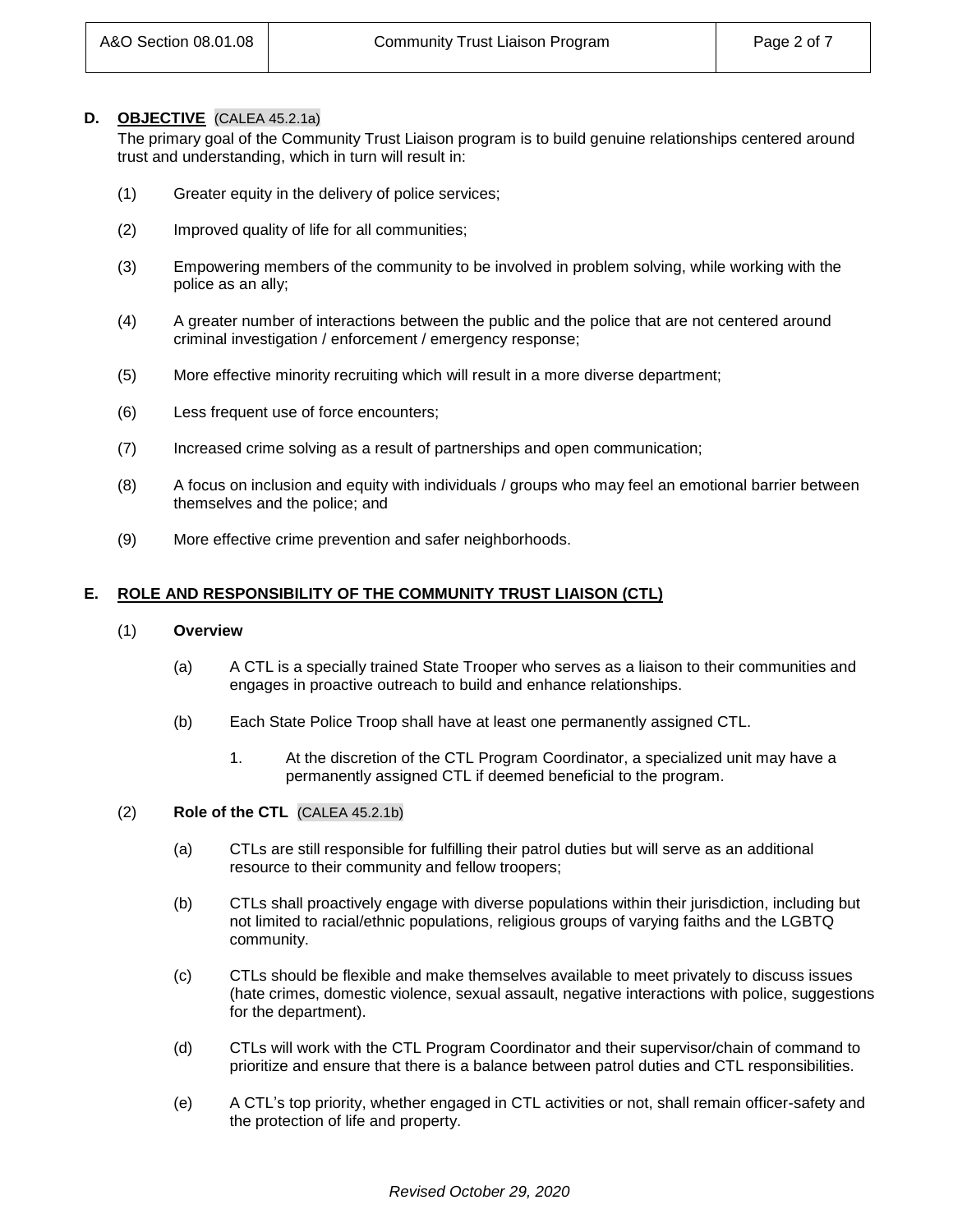- (f) If CTLs are engaged in a CTL event and learn of a serious incident (e.g., active assault, serious injury motor vehicle crash, request for backup) occurring in the vicinity they shall immediately respond.
- (g) CTLs shall not meet privately with any individual or group without notifying dispatch of their location, the expected duration of the meeting/event and how they can be reached if out of uniform/without a portable radio. CTLs shall notify dispatch when the event/meeting has ended.

### (3) **Responsibilities of the CTL** (CALEA 45.2.1c)

CTLs are expected to:

- (a) Work collaboratively with communities, diverse populations, civic groups, faith-based organizations, business association groups and other public service providers to identify and address needs and concerns of the community.
- (b) Have open conversations regarding community trust, fears, misperceptions, preconceived notions, implicit bias and historical challenges between the police and the public; ignoring or avoiding these topics of conversation will impede progress.
- (c) Seek out and talk to members of the community and community groups who may be apprehensive about approaching the police.
- (d) Assist members of the public with identifying and contacting the appropriate public or private organization for services (e.g., 2-1-1, Department of Social Services (DSS), Office of the Victim Advocate).
- (e) Identify local groups that are already organized; offer them assistance and create partnerships.
- (f) Identify and work with local leaders who have the trust of their communities.
- (g) Frequently engage in "stop and walk" patrols to proactively meet members of the public and have conversations.
- (h) Reach out to the local schools and attend school activities to foster a healthy relationship with the youth in their foundational years.
- (i) Actively seek out events/activities going on in the community and ask to attend.
- (j) Organize activities/events (e.g., Coffee w/ a Cop, ride-alongs, youth workout/athletic activities, etc.).

## **F. MANAGEMENT, REPORTING AND OVERSIGHT**

#### (1) **Management**

- (a) The CTL program shall be managed by the CTL Program Coordinator, who shall be a sworn supervisory or command member of the department appointed by the Commanding Officer of the Division of State Police.
- (b) The CTL Program Coordinator shall have the final authority to authorize / deny a request from a CTL to partake in certain activities.
- (c) Duties of the Program Coordinator shall include: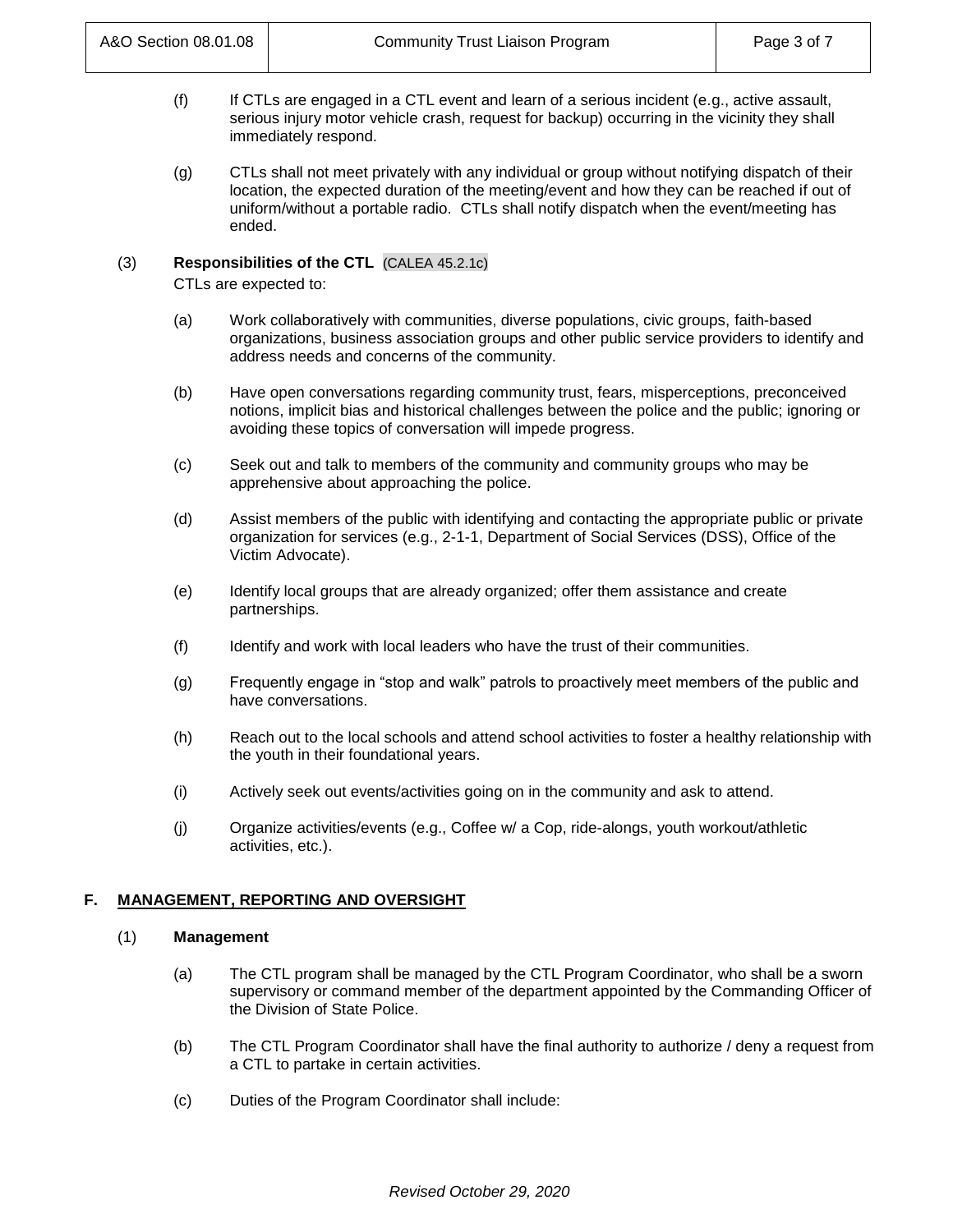- 1. Promoting all goals and objectives in support of the department's mission through the CTL program;
- 2. Coordinating with the Media Relations Unit to actively promote public community events managed or attended by the CTL (if appropriate and agreed to by all parties involved);
- 3. Communicating CTL success stories internally and externally;
- 4. Representing the department (or assigning a designee) at meetings on matters pertaining to the CTL program when management input is needed;
- 5. Managing the preparation of policy documents, correspondence, handbooks, manuals, etc.;
- 6. Analyzing, developing and updating appropriate forms and processes to implement and monitor the CTL program; and
- 7. Conducting periodic audits, if necessary, to track compliance with CTL program policy and directives.

## (2) **Documentation and Tracking**

- (a) In order to effectively manage the program and measure its success, CTL activities need to be logged.
- (b) All CTL meetings, events and other noteworthy related interactions shall be documented as a Computer Aided Dispatch (CAD) event (call type of "Community Engagement Activity", subtype "CTL Event", no report).
	- 1. Only sworn personnel designated as CTLs should be assigned as the primary unit on Community Engagement Activity calls that have the CTL event sub-type.
	- 2. All other sworn personnel should utilize the "Community Engagement Activity" call type with a sub-type of "Community Contact" to document their own community engagement efforts.
- (c) A written incident report within the Record Management System (RMS) will only need to be generated if the CTL interaction leads to the disclosure/discovery of a reportable event. For example, a CTL receives an email asking to meet with an individual who discloses that they witnessed a sexual assault occur. CTLs are still sworn police officers and must act accordingly. Moreover, CTLs should be familiar with all mandated reporter requirements.
- (d) Cataloging the CTL events will assist the CTL Program Coordinator and outside stakeholders with measuring the program's success and identifying areas of improvement.
- (e) Events that are denied or otherwise unable to be staffed (whether requested by a community group or proposed by the CTL) should also be documented in the CAD system (call type of "Community Engagement Activity", sub-type "CTL Unable to Fulfill") with a narrative explaining why it was denied or unable to be fulfilled (e.g., "Denied due to staffing shortage"). This will assist the command staff and the Office of the Commissioner when discussing staffing and budget concerns.

## (3) **Periodic Reporting Requirements** (CALEA 45.2.1d)

(a) CTLs shall keep a written record/monthly report of outreach efforts, events attended, private phone calls/emails answered, references to services made, businesses/schools visited and other actions.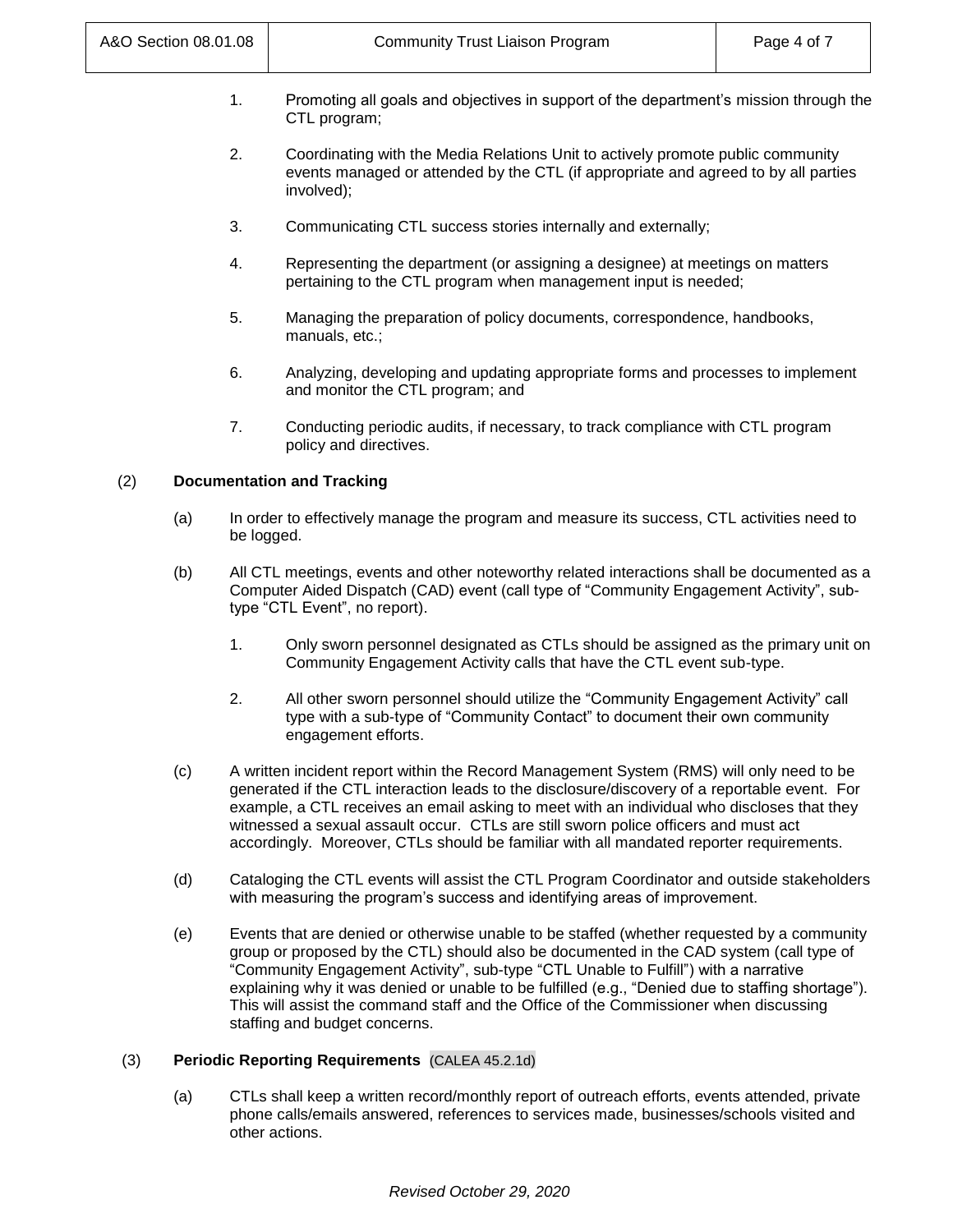- (b) This monthly report shall be submitted to the CTL Program Coordinator, the CTLs rating supervisor and commanding officer by the seventh day of each month for the preceding month.
- (c) The CTL Program Coordinator will be responsible for compiling the monthly reports and completing a quarterly summary report for the Commissioner and Deputy Commissioner/Colonel. (CALEA 45.2.1e)

## (4) **Chain of Command**

- (a) CTLs will still follow the appropriate State Police chain of command and notify their immediate supervisor of CTL events they engage in and/or receive requests for.
- (b) If a CTL plans a community event, receives an invitation to attend a community event or needs to schedule time for private conversations with community members/groups, they shall contact the CTL Program Coordinator and their supervisor.
- (c) The CTL Program Coordinator shall have the final authority to authorize/deny a request from a CTL to partake in certain activities. If the activity is approved the CTL's supervisor/commanding officer shall coordinate scheduling, patrol coverage and use of overtime, if authorized.

### (5) **Evaluations of CTL members**

- (a) Evaluations (PERs/PORs) for personnel who are designated CTLs shall have specific notations in Section #8, "Special Technical Skills", with relevant information articulated in the narrative.
- (b) Rating supervisors shall review the submitted monthly reports from the CTL to ensure that they are credited with their efforts to build relationships and solve problems.

## **G. SELECTION OF COMMUNITY TRUST LIAISONS**

- (1) CTL positions are appointed (non-tested).
- (2) CTLs shall be sworn personnel within the Division of State Police who hold the rank of trooper, sergeant, master sergeant or lieutenant.
- (3) An agency-wide teletype seeking CTL volunteers will list the criteria that will be used to select the CTLs. General criteria include the following:
	- (a) CTLs should intend to stay in their current assignment for at least one (1) year;
	- (b) CTLs must be willing to attend initial CTL training and then at least three (3) professional development days per calendar year in each year following the initial CTL training. The professional development training should have a direct correlation to the CTL program;
	- (c) CTLs must be willing to carry a department cellphone while on-duty (in compliance with any applicable collective bargaining unit contracts);
	- (d) CTLs must be willing to attend community events outside of their set schedule (in compliance with collective bargaining unit contracts); and
	- (e) Any other suitable factors as determined by the CTL Program Coordinator.
- (4) Prospective volunteers may be required to submit the following: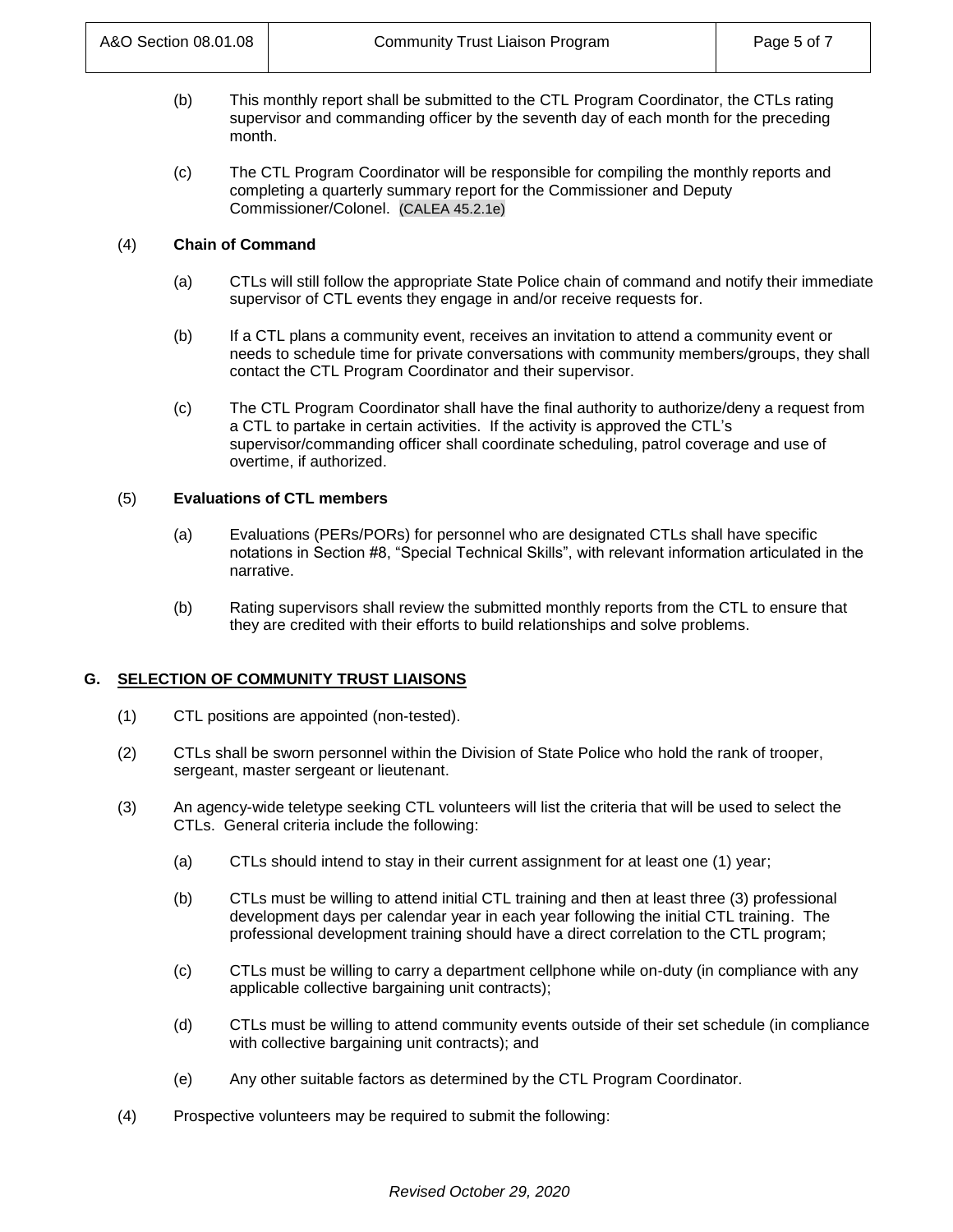- (a) A cover letter explaining the applicant's interest in the program;
- (b) A detailed resume; and/or
- (c) The most recent yearly evaluation reports.
- (5) Selection will be made after all factors (required submissions, geographic factors, availability, other department commitments, etc.) are considered by the CTL Program Coordinator and the applicant's commanding officer.

### **H. ADDITIONAL CONSIDERATIONS**

### (1) **Use of Body Worn Cameras (BWC)**

All sworn personnel are expected to comply with the provisions of A&O § 13.15 on Body-Worn Cameras.

(a) CTLs can use the topic of a BWC as a talking point when interacting with community members to explain the circumstances that normally require or restrict their use.

### (2) **Immigration Matters**

As the nature of the CTL involves working with diverse populations and groups who may feel an emotional barrier between themselves and the police, the possibility exists for CTL troopers to interact with individuals whose immigration status is questionable.

- (a) CTLs shall not inquire as to the citizenship/residency/immigration status of anyone contacting them for assistance.
	- 1. Investigating and enforcing violations of federal civil immigration law is not the responsibility of the Connecticut State Police.
- (b) Troopers are to adhere to the guidelines set forth in A&O § 19.01.22 on Procedures Regarding Immigration Matters.

#### (3) **Email / Private Communications**

- (a) The CTL Program Coordinator will facilitate the creation of separate CTL emails for each State Police Troop (e.g., TroopKCTL@ct.gov).
- (b) All CTLs at their respective troops will share the same CTL email to increase the coverage hours, be more efficient and to ensure continuity when personnel changes are made.
- (c) An automatic-reply will be built into each CTL email explaining that the CTLs are not available 24/7, and that if the sender is involved in an emergency situation, to contact 9-1-1. The Media Relations Unit will also ensure that when the CTL program is advertised, it will be made clear that the CTLs are not on-call 24/7, and that the CTL program is not for emergency response.
- (d) CTLs should be aware that email communications over the CTL email are still subject to all applicable state email regulations and legal requirements (e.g., FOIA requests).

#### (4) **Cooperative Relationships**

CTLs shall maintain cooperative working relationships/liaisons with the following entities who will help advance the goals and objectives of the CTL program:

(a) Office of the Commissioner and Office of Field Operations;